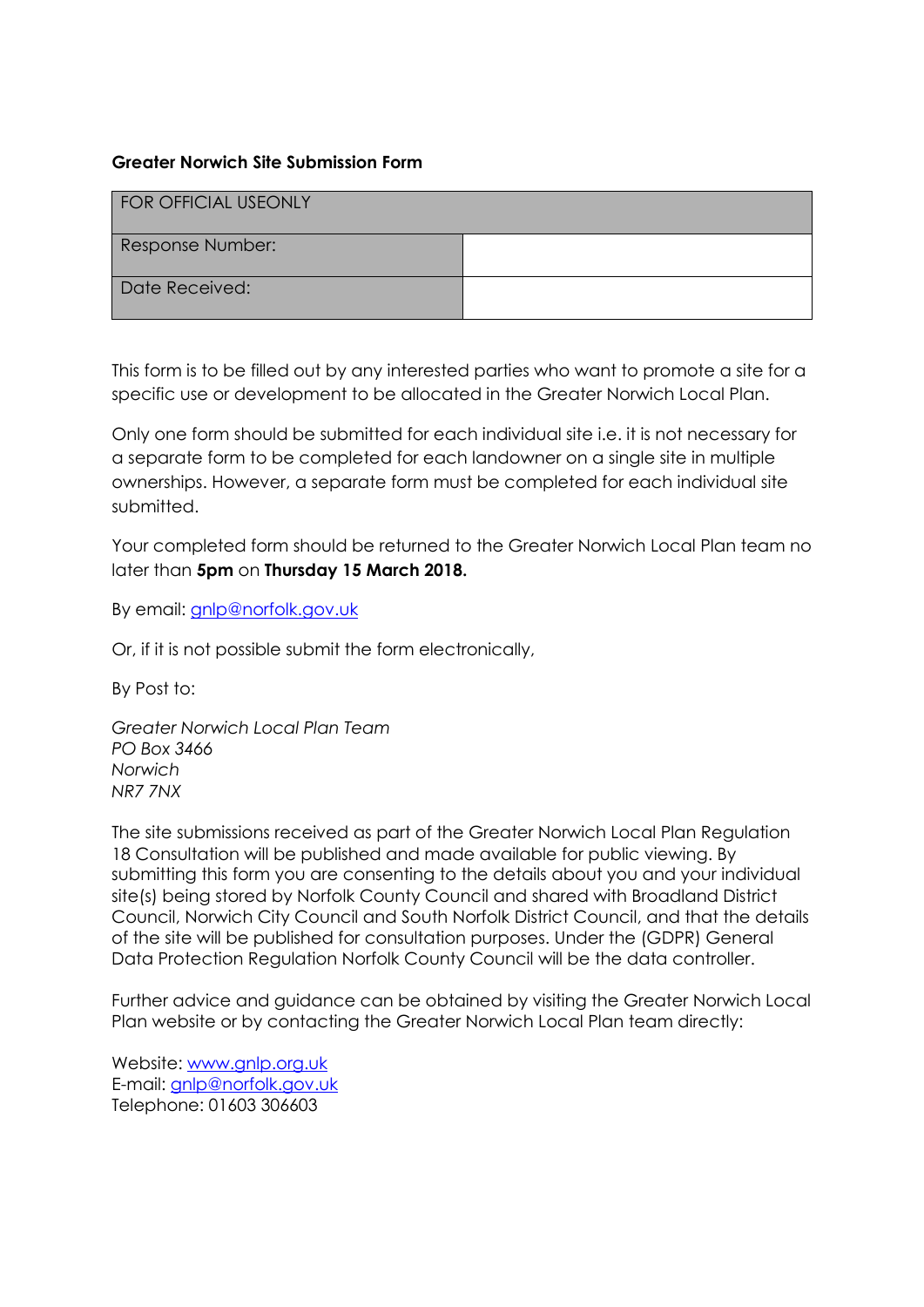| 1a. Contact Details              |                                                  |
|----------------------------------|--------------------------------------------------|
| Title                            | Miss                                             |
| <b>First Name</b>                | Jennifer                                         |
| Last Name                        | <b>Rice</b>                                      |
| Job Title (where relevant)       | Retired                                          |
| Organisation (where<br>relevant) | N/A                                              |
| Address                          |                                                  |
|                                  | See section 3b for additional owners of the site |
| Post Code                        |                                                  |
| Telephone Number                 |                                                  |
| <b>Email Address</b>             |                                                  |

| 1b. I am                            |                            |
|-------------------------------------|----------------------------|
| Owner of the site                   | Parish/Town Council        |
| Developer                           | <b>Community Group</b>     |
| Land Agent                          | <b>Local Resident</b>      |
| <b>Planning Consultant</b>          | Registered Social Landlord |
| Other (please specify): Joint Owner |                            |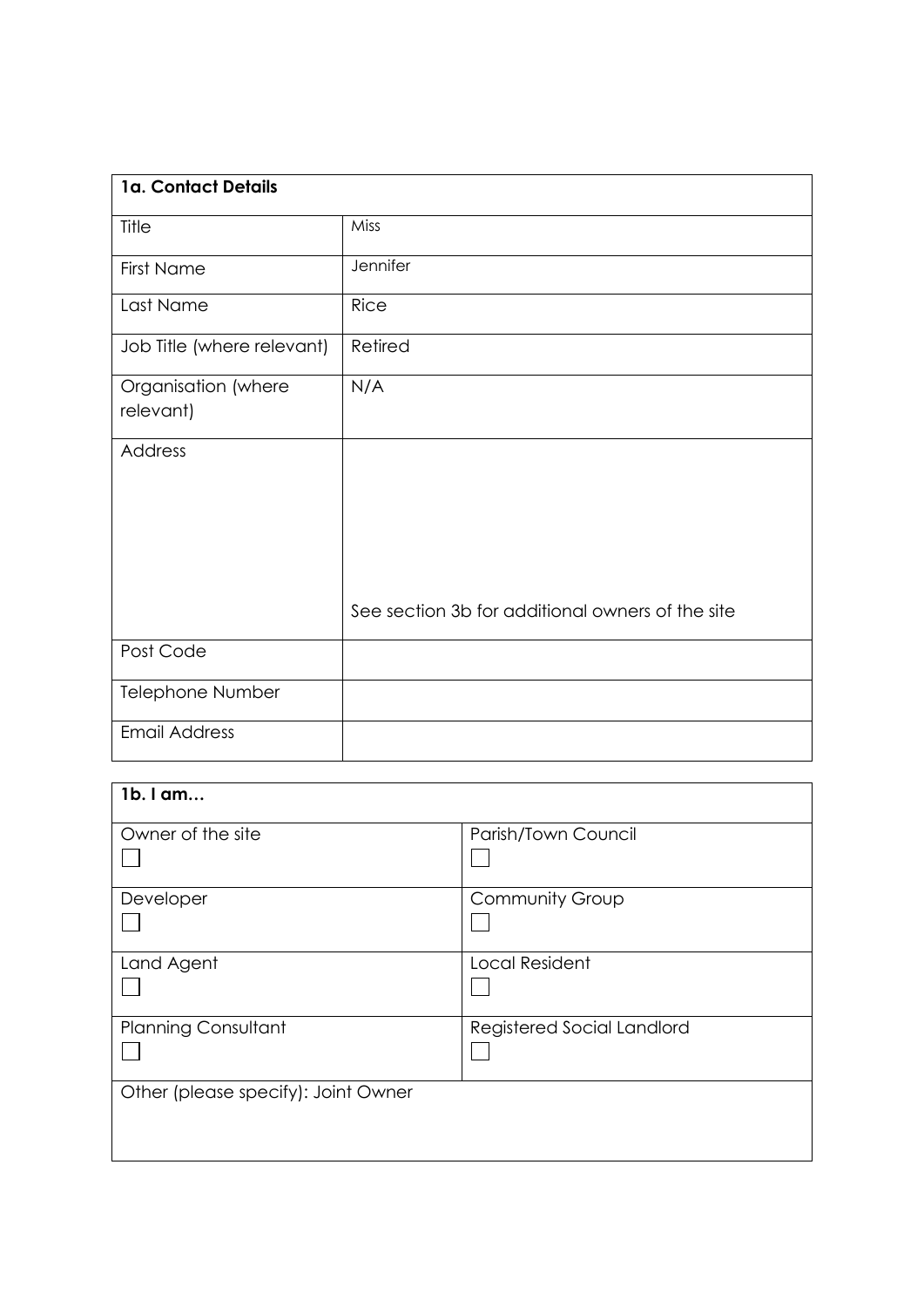|                                  | 1c. Client/Landowner Details (if different from question 1a) |
|----------------------------------|--------------------------------------------------------------|
| Title                            |                                                              |
| <b>First Name</b>                |                                                              |
| Last Name                        |                                                              |
| Job Title (where relevant)       |                                                              |
| Organisation (where<br>relevant) |                                                              |
| Address                          |                                                              |
| Post Code                        |                                                              |
| Telephone Number                 |                                                              |
| <b>Email Address</b>             |                                                              |

| 2. Site Details                                                                                                                                                                                                |                                                                                                                                    |
|----------------------------------------------------------------------------------------------------------------------------------------------------------------------------------------------------------------|------------------------------------------------------------------------------------------------------------------------------------|
| Site location / address and post<br>code<br>(please include as an attachment<br>to this response form a location<br>plan of the site on an scaled OS<br>base with the boundaries of the<br>site clearly shown) | Strip of meadow that lies between No3 and No23<br>Salhouse Road, Little Plumstead<br>NR13 5JJ<br>Land registry reference:-NK430793 |
| Grid reference (if known)                                                                                                                                                                                      |                                                                                                                                    |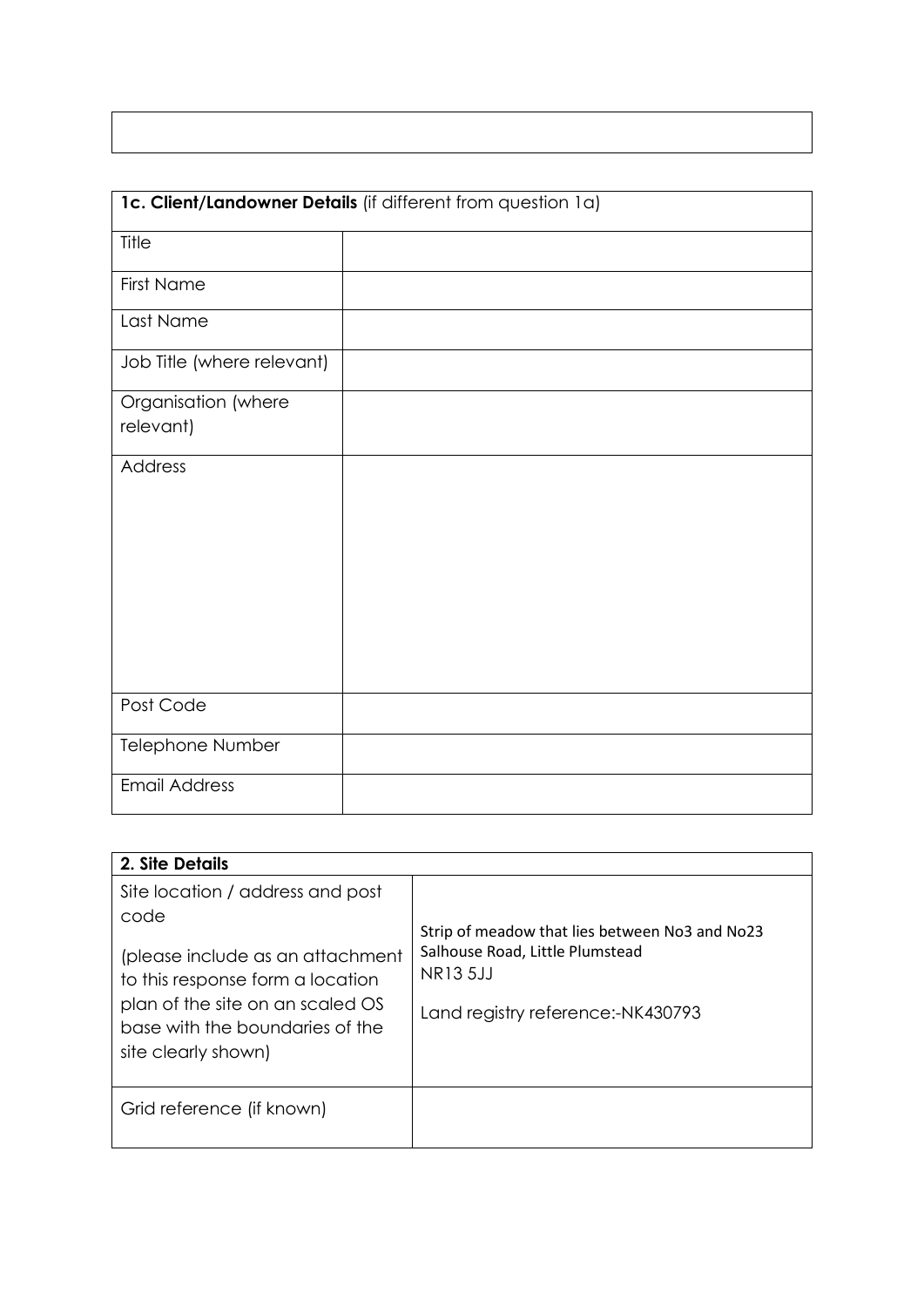| <b>Site Ownership</b>                                                                                                                          |                                                                                                                                                                |                                                                           |  |  |  |
|------------------------------------------------------------------------------------------------------------------------------------------------|----------------------------------------------------------------------------------------------------------------------------------------------------------------|---------------------------------------------------------------------------|--|--|--|
| 3a. I (or my client)                                                                                                                           |                                                                                                                                                                |                                                                           |  |  |  |
| Is the sole owner of the<br>site                                                                                                               | Is a part owner of the site                                                                                                                                    | Do/Does not own (or hold<br>any legal interest in) the<br>site whatsoever |  |  |  |
|                                                                                                                                                | Joint Owner                                                                                                                                                    |                                                                           |  |  |  |
|                                                                                                                                                | 3b. Please provide the name, address and contact details of the site's<br>landowner(s) and attach copies of all relevant title plans and deeds (if available). |                                                                           |  |  |  |
| $1a$ plus $-$<br>Mr Paul Rice -                                                                                                                |                                                                                                                                                                |                                                                           |  |  |  |
| Mrs Kerry Marshall -                                                                                                                           |                                                                                                                                                                |                                                                           |  |  |  |
|                                                                                                                                                |                                                                                                                                                                |                                                                           |  |  |  |
| 3c. If the site is in multiple<br>landownerships do all                                                                                        | Yes                                                                                                                                                            | <b>No</b>                                                                 |  |  |  |
| landowners support your<br>proposal for the site?                                                                                              | X                                                                                                                                                              |                                                                           |  |  |  |
| 3d. If you answered no to the above question please provide details of why not all<br>of the sites owners support your proposals for the site. |                                                                                                                                                                |                                                                           |  |  |  |
| N/A                                                                                                                                            |                                                                                                                                                                |                                                                           |  |  |  |
|                                                                                                                                                |                                                                                                                                                                |                                                                           |  |  |  |
|                                                                                                                                                |                                                                                                                                                                |                                                                           |  |  |  |
|                                                                                                                                                |                                                                                                                                                                |                                                                           |  |  |  |
|                                                                                                                                                |                                                                                                                                                                |                                                                           |  |  |  |
|                                                                                                                                                |                                                                                                                                                                |                                                                           |  |  |  |

**Current and Historic Land Uses**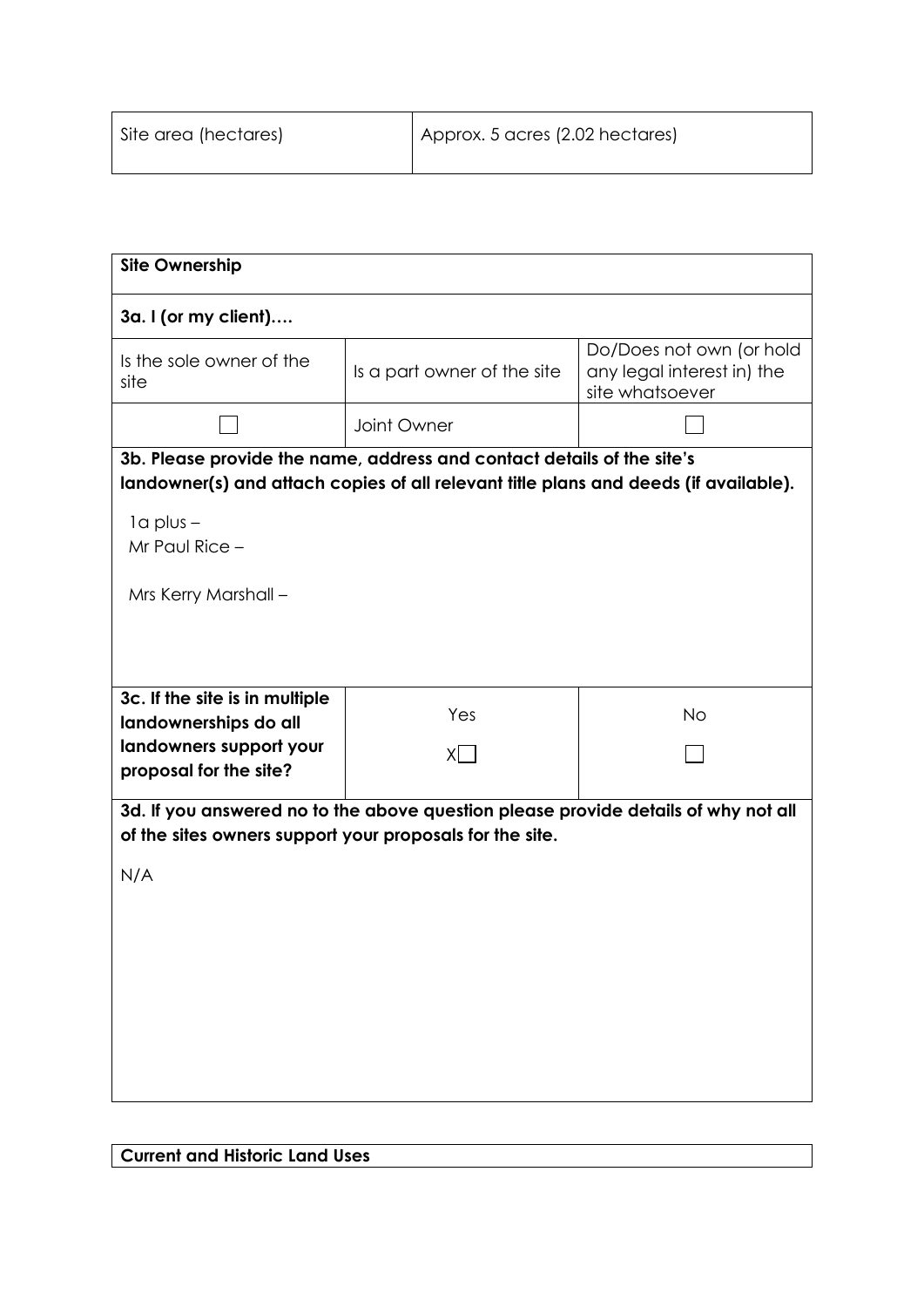**4a. Current Land Use** (Please describe the site's current land use e.g. agriculture, employment, unused/vacant etc.)

Originally used for sand extraction for the nearby Brick Kiln. From 1919 – 1949 the meadow was used as a subsistence small holding adjoining the small family cottage situated on the corner of Salhouse Road and Belt Road. The cottage and immediate surrounding land was compulsorily purchased in the 1950's – 1960's for proposed improvements to the highway.

The meadow was then used for grazing on a 6 monthly basis. Since 2009 the meadow has been unused.

**4b. Has the site been previously developed?**

No

Yes

 $X$ 

**4c. Describe any previous uses of the site.** (please provide details of any relevant historic planning applications, including application numbers if known)

Presently not proposed for development.

One plot was sold for building and a paddock pre 1980. Another plot was sold as a paddock in 1970's, which lies behind 'The Smithy'. This now has planning permission to build a domestic property.

## **Proposed Future Uses**

## **5a. Please provide a short description of the development or land use you**

**proposed** (if you are proposing a site to be designated as local green space please go directly to question 6)

Main proposal:- 8-10 properties along the strip of land adjacent to Salhouse Road between No3 and No23 Salhouse Road with access to the remaining area at the rear as paddocks / pasture. Secondary proposal:- The whole area of the meadow is available for development if required.

#### **5b. Which of the following use or uses are you proposing?**

| Market Housing<br>$\times$                                                          | <b>Business and offices</b> | Recreation & Leisure   |  |
|-------------------------------------------------------------------------------------|-----------------------------|------------------------|--|
|                                                                                     |                             |                        |  |
| Affordable Housing                                                                  | General industrial          | Community Use          |  |
|                                                                                     |                             |                        |  |
| Residential Care Home                                                               | Storage and distribution    | Public Open Space      |  |
|                                                                                     |                             |                        |  |
| Gypsy and Traveller                                                                 | Tourism                     | Other (Please Specify) |  |
| <b>Pitches</b>                                                                      |                             |                        |  |
| 5c. Please provide further details of your proposal, including details on number of |                             |                        |  |
| houses and proposed floorspace of commercial buildings etc.                         |                             |                        |  |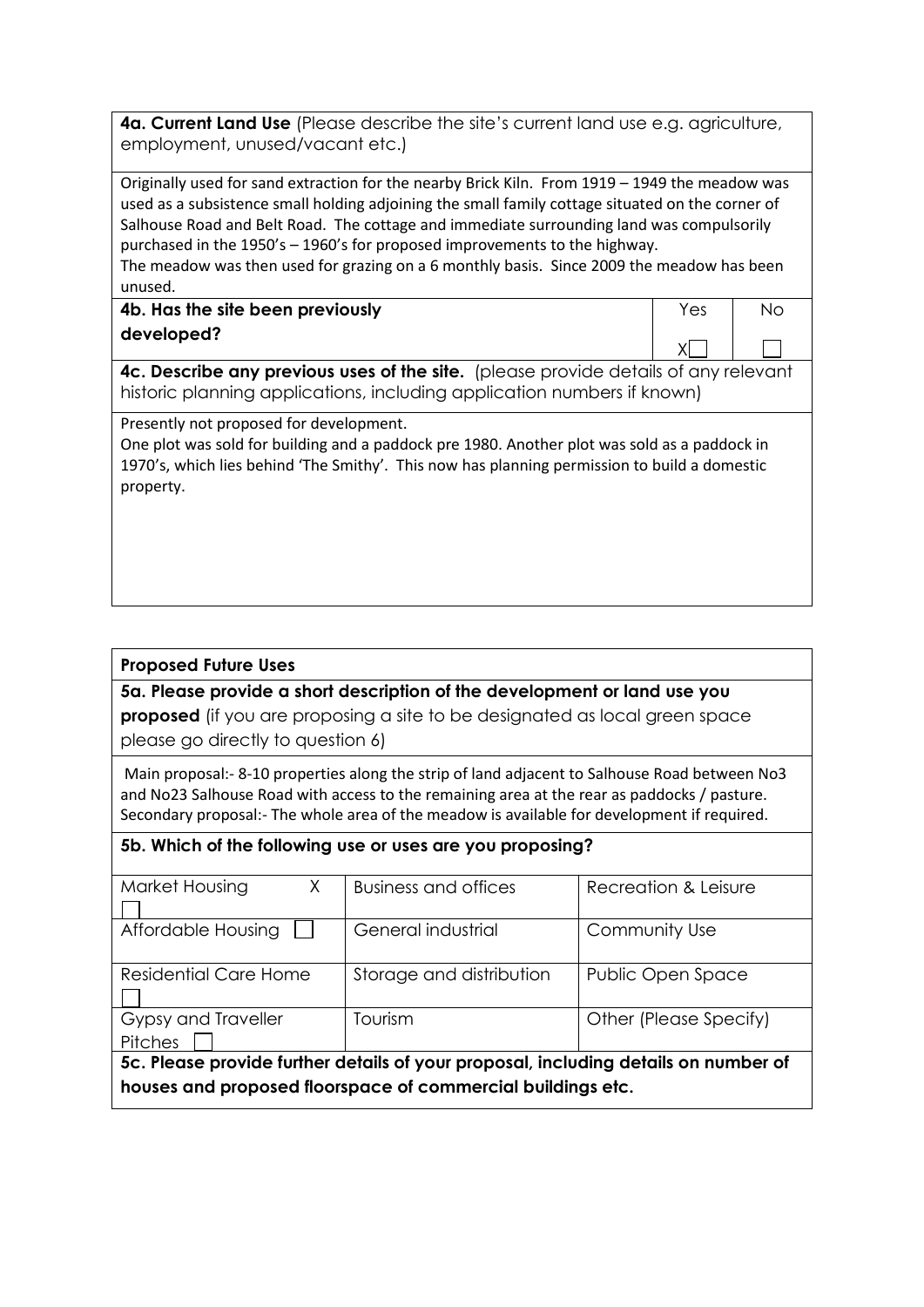Mixed detached and semi- detached family properties, and if required 1 or 2 small bungalows suitable for the elderly downsizing or the disabled. The Highways Department has agreed that if any properties on the proposed site, exit via an inner service road, then via one widened existing entrance onto Salhouse Road which would allow clear views of the nearby junction and incline.

### **5d. Please describe any benefits to the Local Area that the development of the site could provide.**

This would join the old centre of the village around the Pub, the Brickworks, and the Blacksmith Shop and the newer developments.

The site has now been neglected for several years as the local farming community say that the area is too small to be economical and too small for todays large machinery.

A part of the meadow was offered to the Local Parish Council for community use but was declined

**Local Green Space** 

If you are proposed a site to be designated as Local Green Space please complete the following questions. These questions do not need to be completed if you are not proposing a site as Local Green Space. Please consult the guidance notes for an explanation of Local Green Space Designations.

#### **6a.Which community would the site serve and how would the designation of the site benefit that community.**

Great and Little Plumstead Parish, Salhouse and Woodbastwick.

**6b. Please describe why you consider the site to be of particular local significance e.g. recreational value, tranquillity or richness in wildlife.** 

Young people/families from surrounding villages needing a family home within a rural setting, and older people who want to downsize, but not wanting to move completely away from family ties.

This small development would enhance this presently neglected area, and would not put pressure on existing services in the area

## **Site Features and Constraints**

Are there any features of the site or limitations that may constrain development on this site (please give details)?

**7a. Site Access:** Is there a current means of access to the site from the public highway, does this access need to be improved before development can take place and are there any public rights of way that cross or adjoin the site? No public rights of way. Access available via Salhouse road and the other Main road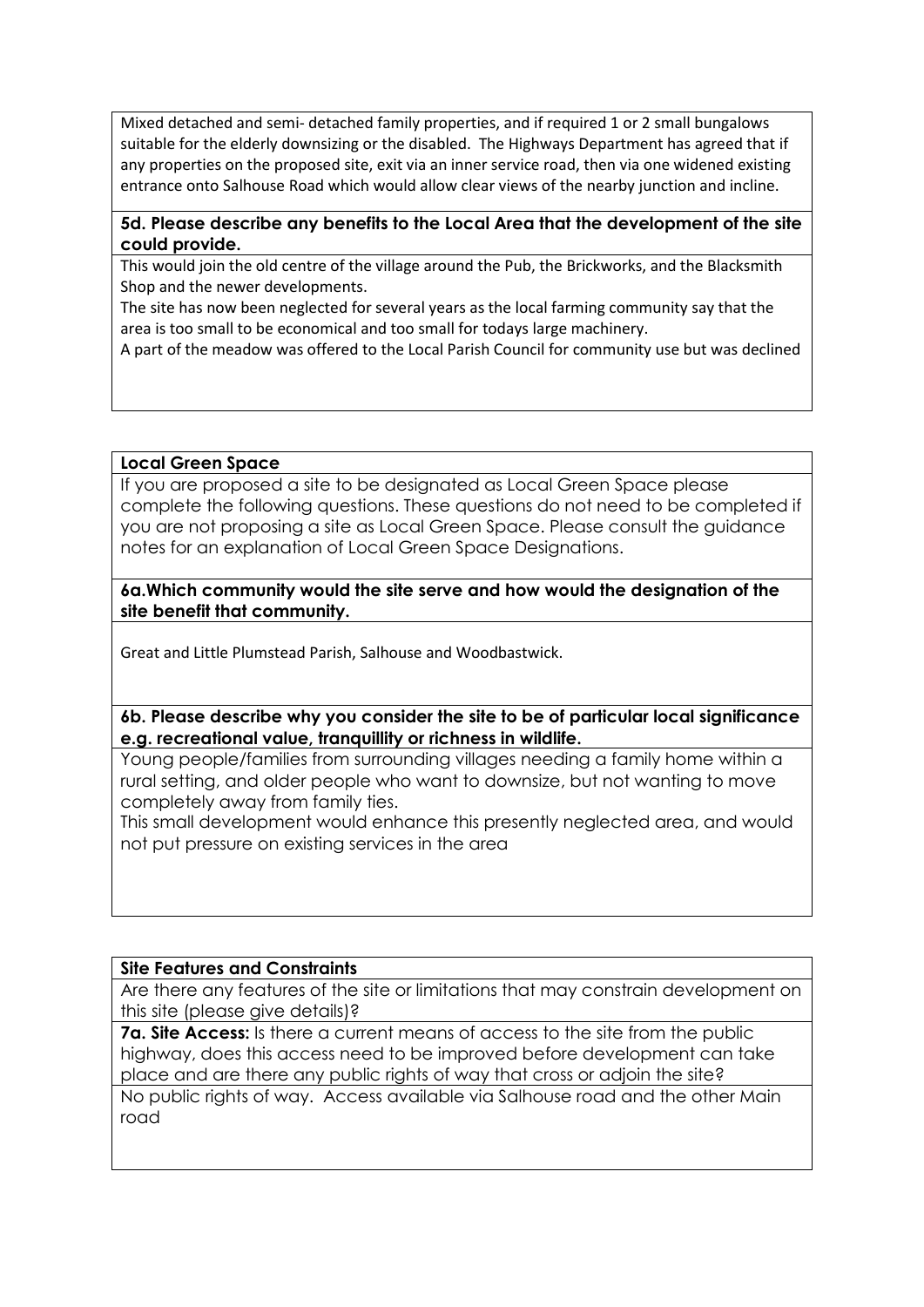**7b. Topography:** Are there any slopes or significant changes of in levels that could affect the development of the site?

No

**7c. Ground Conditions:** Are ground conditions on the site stable? Are there potential ground contamination issues?

Ground conditions are stable and there is no contamination. No survey work has been undertaken

**7d. Flood Risk:** Is the site liable to river, ground water or surface water flooding and if so what is the nature, source and frequency of the flooding?

No

**7e. Legal Issues:** Is there land in third party ownership, or access rights, which must be acquired to develop the site, do any restrictive covenants exist, are there any existing tenancies?

No

**7f. Environmental Issues:** Is the site located next to a watercourse or mature woodland, are there any significant trees or hedgerows crossing or bordering the site are there any known features of ecological or geological importance on or adiacent to the site?

No

**7g. Heritage Issues:** Are there any listed buildings, Conservation Areas, Historic Parklands or Schedules Monuments on the site or nearby? If so, how might the site's development affect them?

No

**7h. Neighbouring Uses:** What are the neighbouring uses and will either the proposed use or neighbouring uses have any implications?

No neighbouring issues

**7i. Existing uses and Buildings:** are there any existing buildings or uses that need to be relocated before the site can be developed.

No

**7j. Other**: (please specify):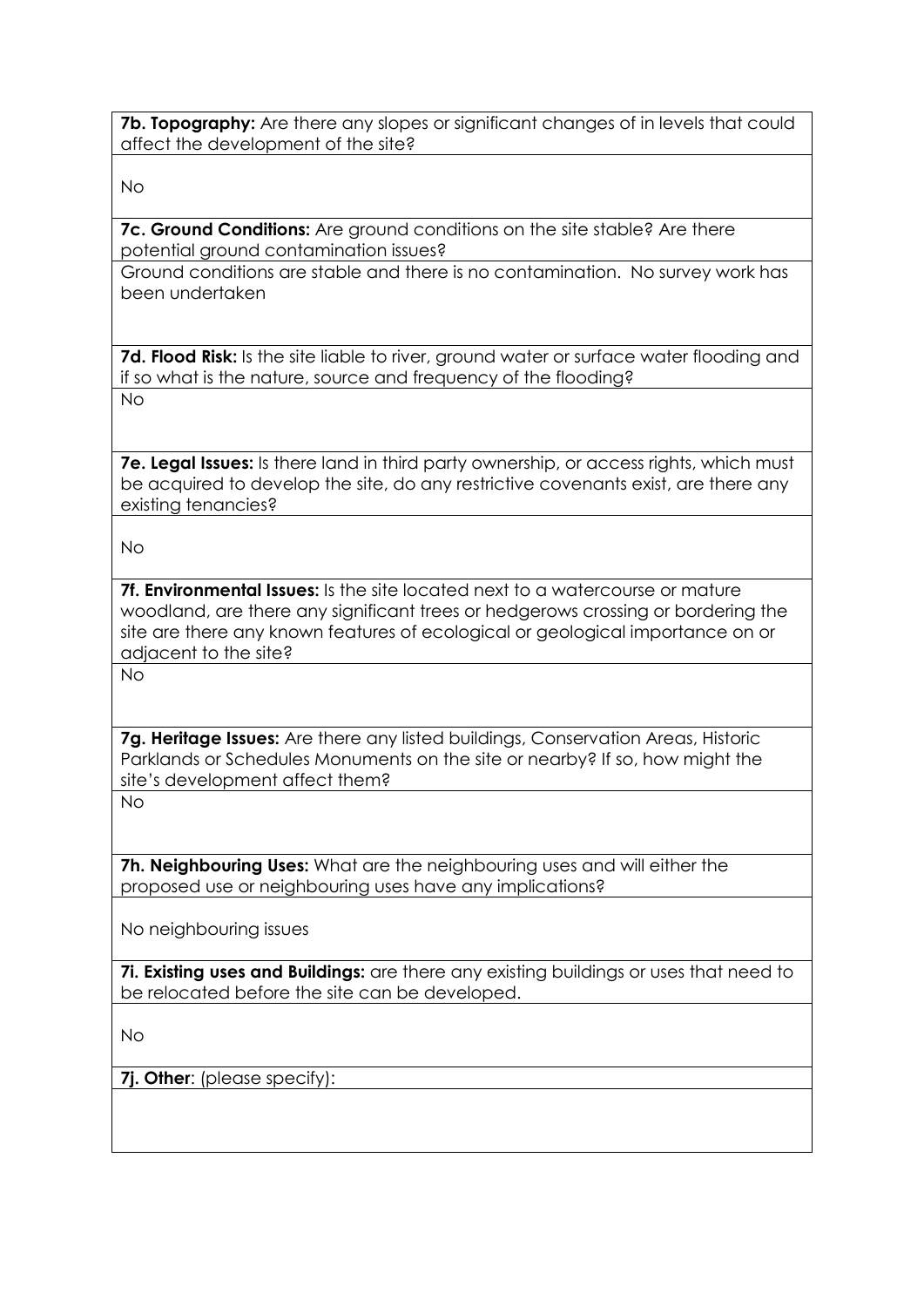# **Utilities**

**8a. Which of the following are likely to be readily available to service the site and enable its development? Please provide details where possible.**

| X                                                                                    |  |     |  |  |
|--------------------------------------------------------------------------------------|--|-----|--|--|
|                                                                                      |  | XI. |  |  |
|                                                                                      |  | XL  |  |  |
|                                                                                      |  | ΧI  |  |  |
|                                                                                      |  | XI  |  |  |
|                                                                                      |  | XI. |  |  |
| Other (please specify):                                                              |  |     |  |  |
| 8b. Please provide any further information on the utilities available on the site:   |  |     |  |  |
| Water is available on the site.<br>Electricity is available at adjoining properties. |  |     |  |  |
|                                                                                      |  |     |  |  |

| <b>Availability</b>                                                                                    |  |  |  |
|--------------------------------------------------------------------------------------------------------|--|--|--|
| 9a. Please indicate when the site could be made available for the land use or<br>development proposed. |  |  |  |
| Immediately                                                                                            |  |  |  |
| 1 to 5 years (by April 2021)                                                                           |  |  |  |
| 5 - 10 years (between April 2021 and 2026)                                                             |  |  |  |
| 10 – 15 years (between April 2026 and 2031)                                                            |  |  |  |
| 15 - 20 years (between April 2031 and 2036)                                                            |  |  |  |
| 9b. Please give reasons for the answer given above.                                                    |  |  |  |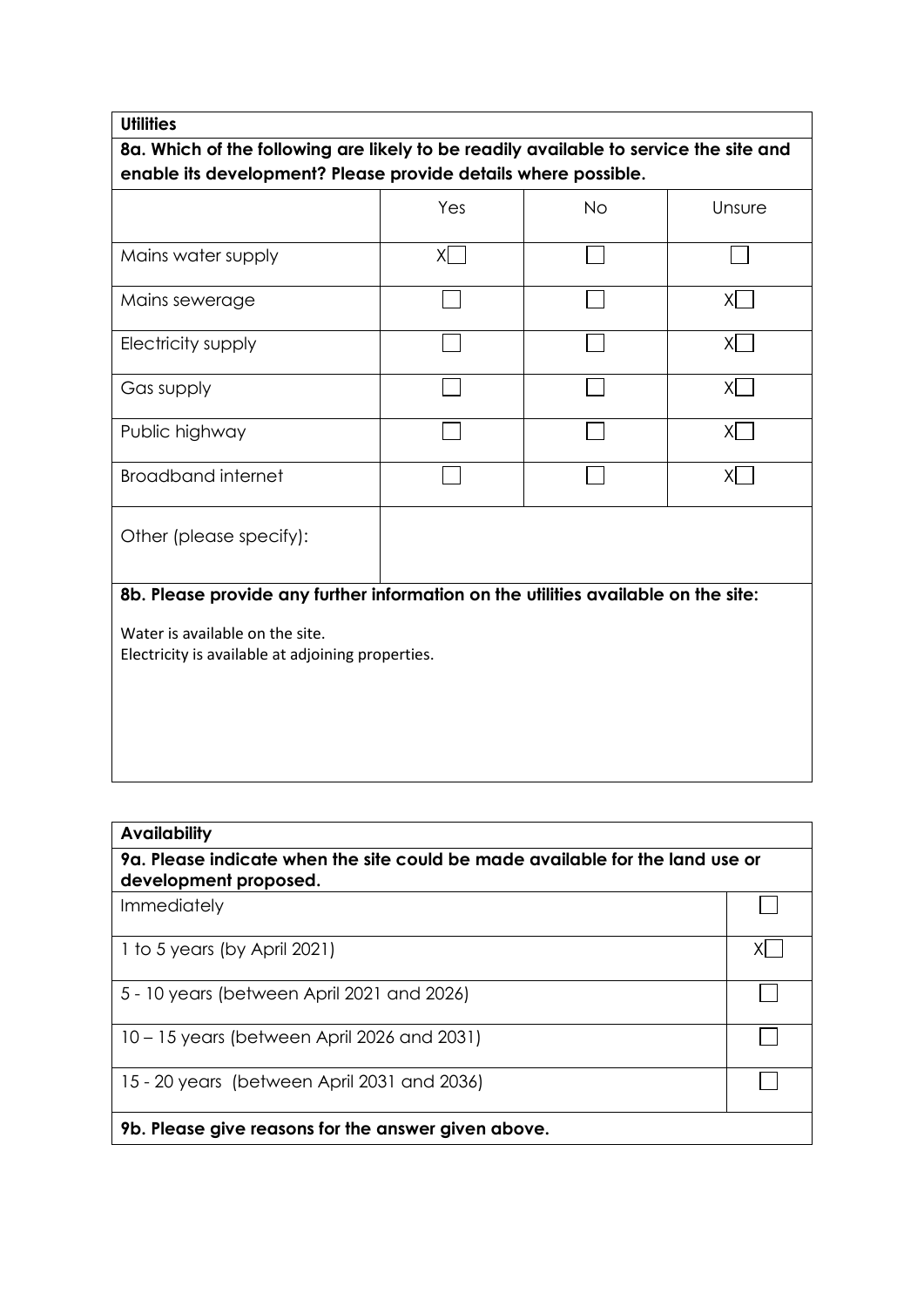Land could be made available immediately but we need to know if the land would be given permission for development

# **Market Interest**

**10. Please choose the most appropriate category below to indicate what level of market interest there is/has been in the site. Please include relevant dates in the comments section.**

|                           | Yes | Comments |
|---------------------------|-----|----------|
|                           |     |          |
| Site is owned by a        |     |          |
| developer/promoter        |     |          |
| Site is under option to a |     |          |
| developer/promoter        |     |          |
| Enquiries received        | ΧI  |          |
| Site is being marketed    |     |          |
| None                      |     |          |
| Not known                 |     |          |

| <b>Delivery</b>                                                                                                  |    |  |
|------------------------------------------------------------------------------------------------------------------|----|--|
| 11a. Please indicate when you anticipate the proposed development could be<br>begun.                             |    |  |
| Up to 5 years (by April 2021)                                                                                    | χı |  |
| 5 - 10 years (between April 2021 and 2026)                                                                       |    |  |
| 10 – 15 years (between April 2026 and 2031)                                                                      |    |  |
| 15 - 20 years (between April 2031 and 2036)                                                                      |    |  |
| 11b. Once started, how many years do you think it would take to complete the<br>proposed development (if known)? |    |  |
| Maximum 10 years depending on what is going to be built                                                          |    |  |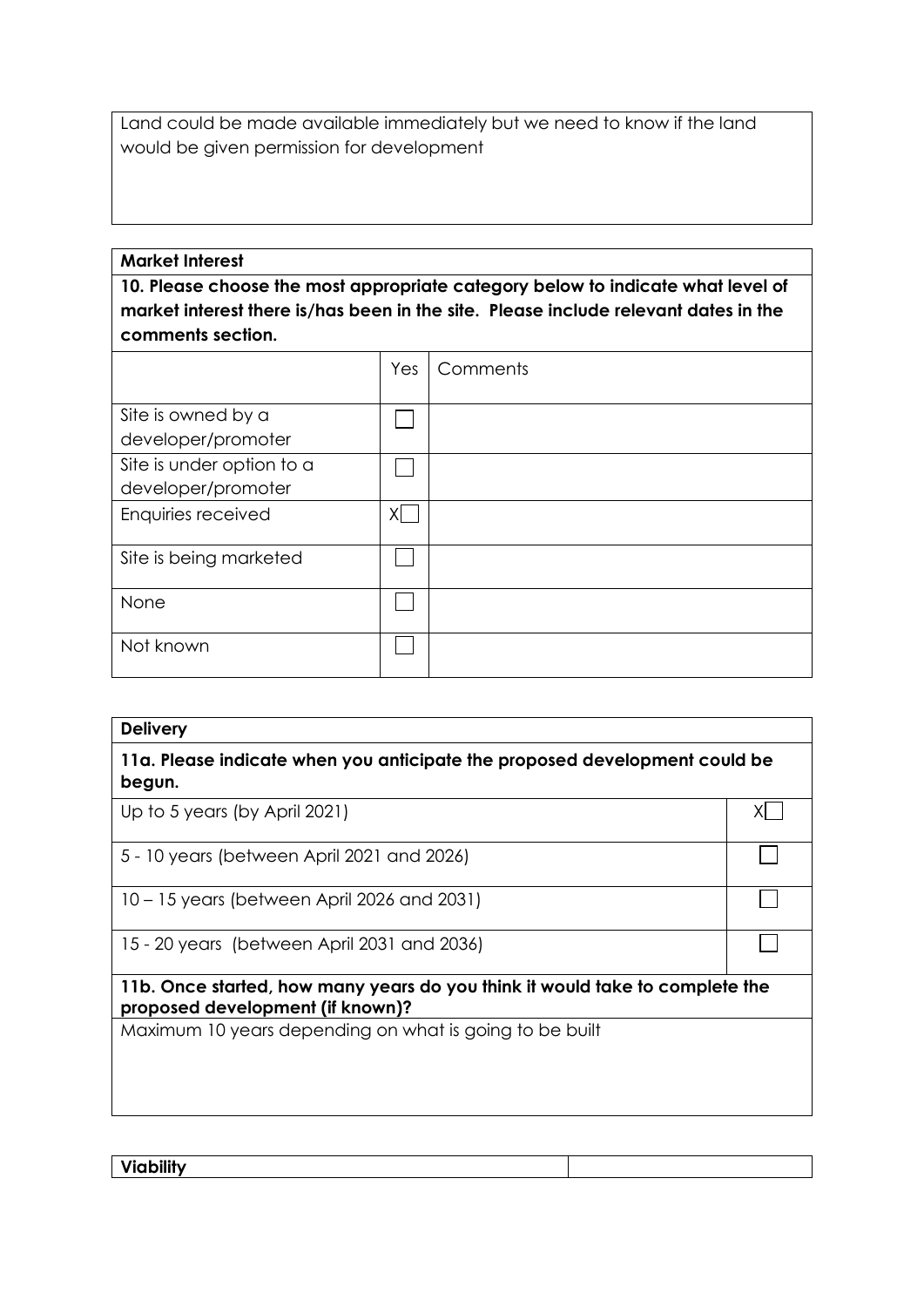| 12a. You acknowledge that there are likely to be policy requirements<br>and Community Infrastructure Levy (CIL) costs to be met which will be in<br>addition to the other development costs of the site (depending on the<br>type and scale of land use proposed). These requirements are likely to<br>include but are not limited to: Affordable Housing; Sports Pitches &<br><b>Children's Play Space and Community Infrastructure Levy</b> |     |           | XI.    |
|-----------------------------------------------------------------------------------------------------------------------------------------------------------------------------------------------------------------------------------------------------------------------------------------------------------------------------------------------------------------------------------------------------------------------------------------------|-----|-----------|--------|
|                                                                                                                                                                                                                                                                                                                                                                                                                                               | Yes | <b>No</b> | Unsure |
| 12b. Do you know if there are there any abnormal<br>costs that could affect the viability of the site e.g.<br>infrastructure, demolition or ground conditions?                                                                                                                                                                                                                                                                                |     | X         |        |
| 12c. If there are abnormal costs associated with the site please provide details:                                                                                                                                                                                                                                                                                                                                                             |     |           |        |
| N/A                                                                                                                                                                                                                                                                                                                                                                                                                                           |     |           |        |
| 12d. Do you consider that the site is currently viable<br>for its proposed use taking into account any and all<br>current planning policy and CIL considerations and<br>other abnormal development costs associated with<br>the site?                                                                                                                                                                                                         | XI. |           |        |
| 12e. Please attach any viability assessment or development appraisal you have<br>undertaken for the site, or any other evidence you consider helps demonstrate the<br>viability of the site.                                                                                                                                                                                                                                                  |     |           |        |

**Other Relevant Information**

**13. Please use the space below to for additional information or further explanations on any of the topics covered in this form**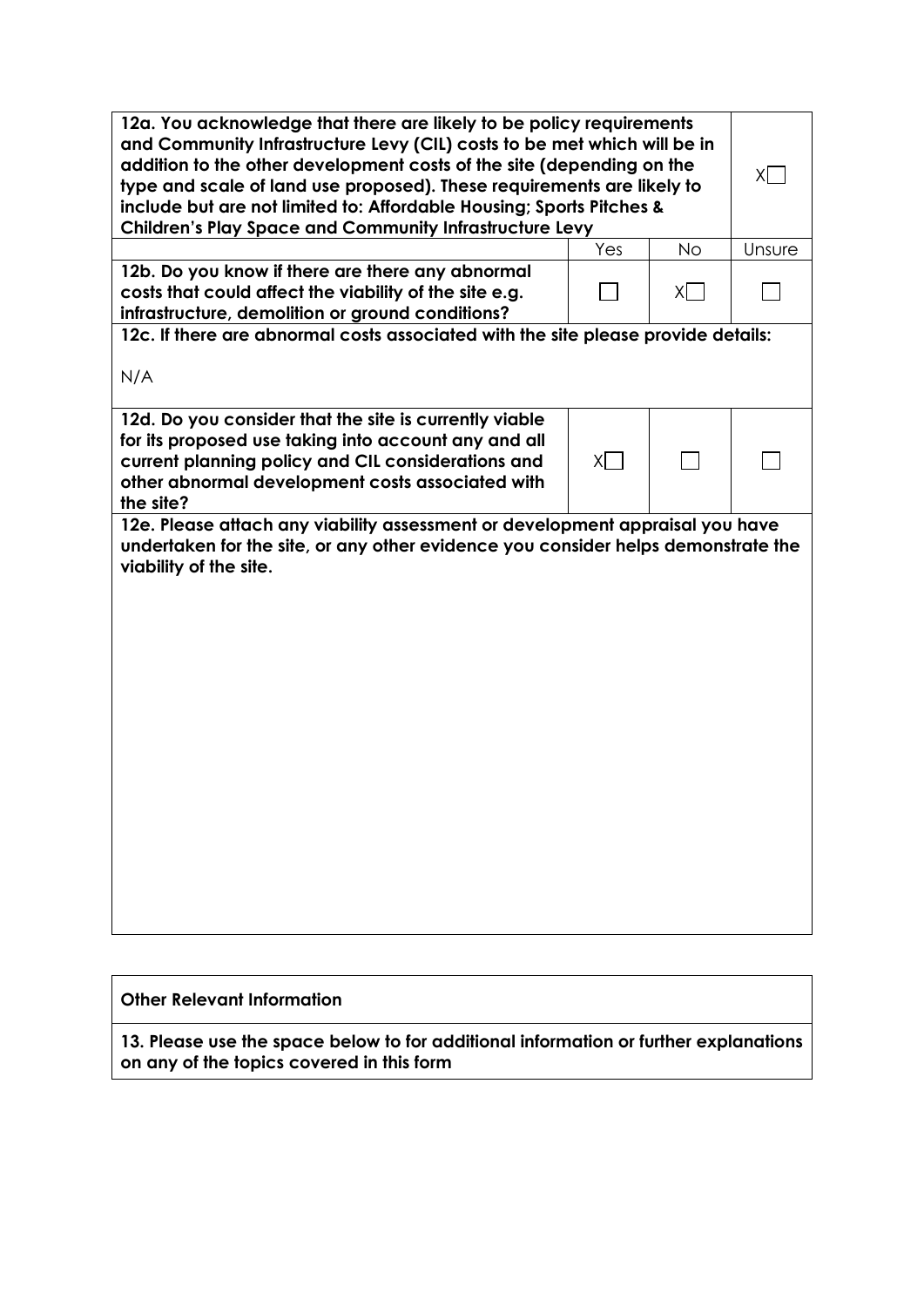| <b>Check List</b>                                                |  |  |
|------------------------------------------------------------------|--|--|
| <b>Your Details</b>                                              |  |  |
| Site Details (including site location plan)                      |  |  |
| Site Ownership                                                   |  |  |
| <b>Current and Historic Land Uses</b>                            |  |  |
| <b>Proposed Future Uses</b>                                      |  |  |
| Local Green Space (Only to be completed for proposed Local Green |  |  |
| <b>Space Designations)</b>                                       |  |  |
| Site Features and Constraints                                    |  |  |
| Utilities                                                        |  |  |
| Availability                                                     |  |  |
| Market Interest                                                  |  |  |
| Delivery                                                         |  |  |
| Viability                                                        |  |  |
| Other Relevant Information                                       |  |  |
| Declaration                                                      |  |  |

# **14. Declaration**

I understand that:

Data Protection and Freedom of Information

The Data Controller of this information under the Data Protection Act 1998 will be Norfolk County Council, which will hold the data on behalf of Broadland District Council, Norwich City Council and South Norfolk District Council. The purposes of collecting this data are: